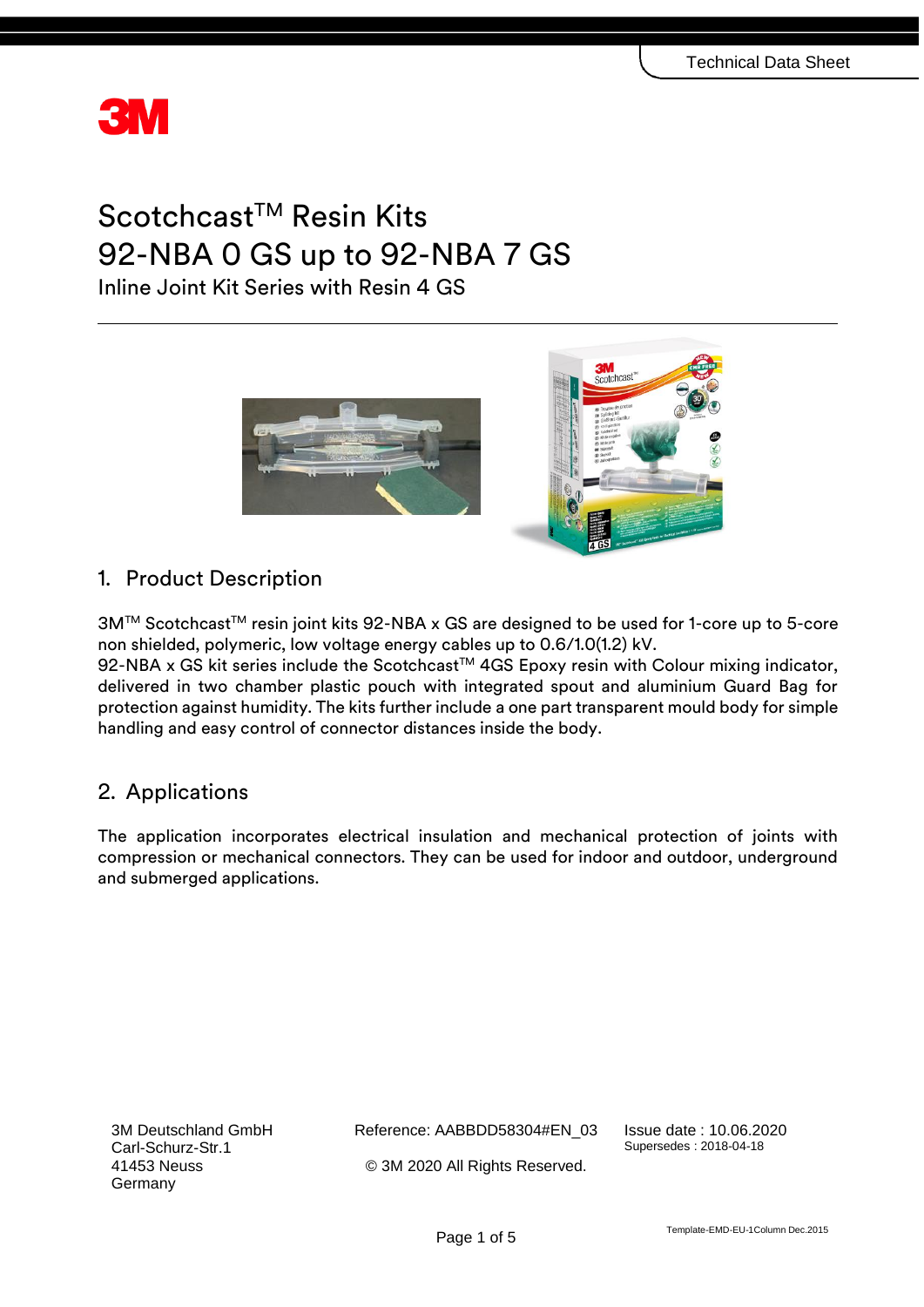## 3. Typical Properties

3.1 Rated Voltage  $U_0/U(U_{max})$ 

0,6/1(1,2) kV

## 3.2 Type Test

The Scotchcast™ resin joint kits 92-NBA 0 GS to 92-NBA 7 GS passed the Type Test according to EN 50393 Table 3: Type I Joint, Sequence A1

## 4. User Information

### 4.1 Features

- Resin 4GS in transparent two chamber plastic pouch with integrated Closed Mixing and Pouring (CMP) system.
- CMR-, Isocyanate-, Halogen- and SVHC- free, REACH and RoHS compliant resin formulation with Colour mixing indicator.
- Strong adhesion of resin to metals and different plastics.
- Enhanced water and humidity resistance during resin curing.
- Great resistance of resin to humidity whilst in storage.
- Operating Temperature: -40 °C to +110 °C Continuous use, 130 °C overload.
- One part Mould Body with Snap Fit closing system for quick and easy handling.
- Transparent Mould Body for easy control of connector distances in the joint.
- Web spacer for 4-core cable application to ensure the distance between connectors available for the sizes NBA 1 up to NBA 4.
- Pre-cut foam sealing elements to provide reliable sealing to the Mould Body without tooling for all cable application diameters.
- Abrasive sponge to clean and roughen the cable jacket.
- Closure cap to prevent any pollution.
- Detailed instruction drawings.

Reference: AABBDD58304#EN\_03

Issue date : 10.06.2020 Supersedes : 2018-04-18

© 3M 2020 All Rights Reserved.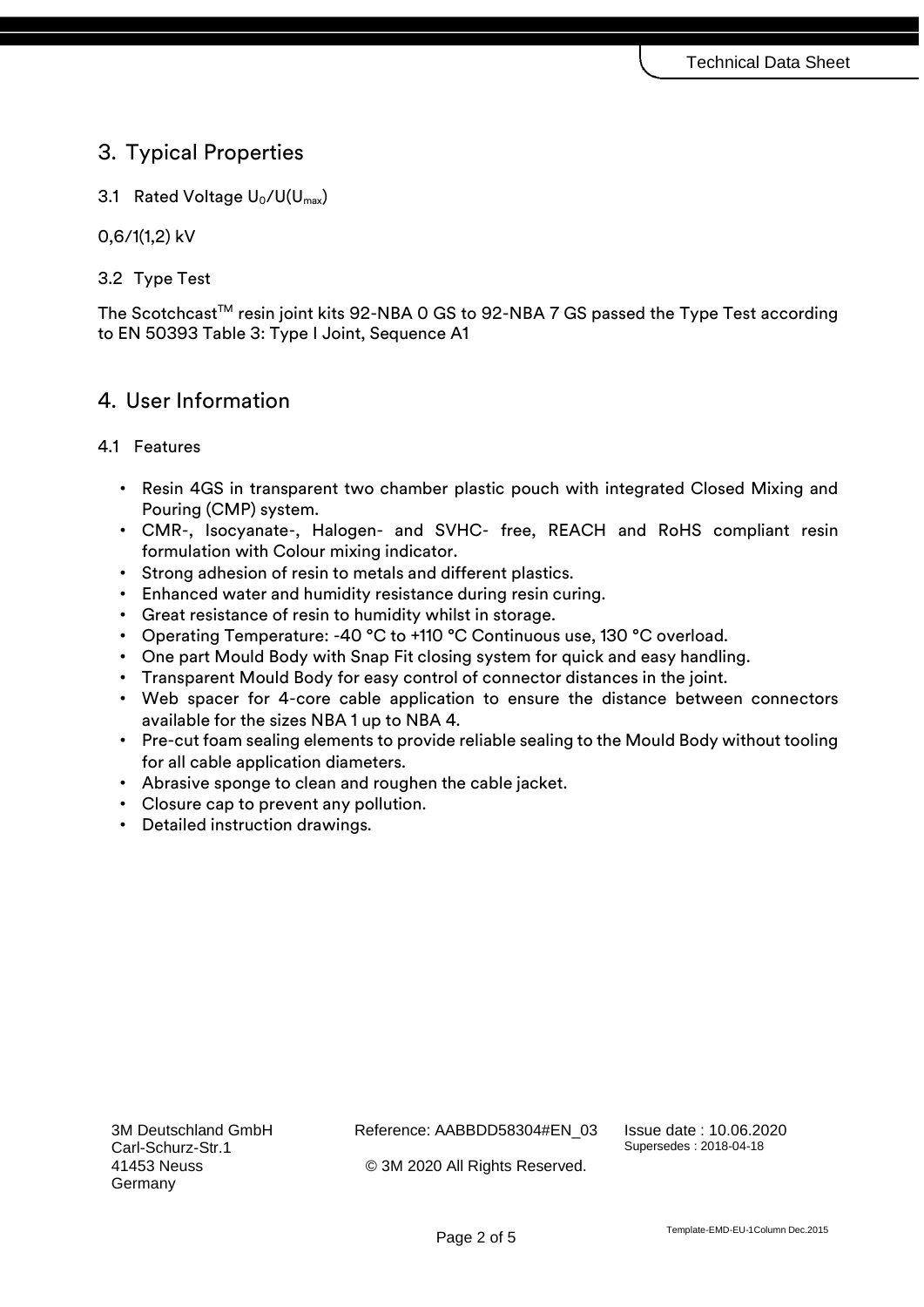## 4.2 Selection Guide

| <b>Application Range [mm<sup>2</sup>]</b> |                              |             |                          |            |                  |                |           |  |  |  |
|-------------------------------------------|------------------------------|-------------|--------------------------|------------|------------------|----------------|-----------|--|--|--|
| <b>Body Size</b>                          | <b>OFFICIAL LITTLE</b><br>Cu |             | <b>THE HEADER</b><br>AL. |            | $\sigma^{\circ}$ |                |           |  |  |  |
|                                           | 4x                           | 5x          | 4x                       | 5x         | 4x               | 5x             | mm        |  |  |  |
| <b>92-NBA0 GS</b>                         | $1.5 - 4$                    | $1.5 - 2.5$ | ٠                        | ٠          | ٠                |                | $4 - 16$  |  |  |  |
| <b>92-NBA1 GS</b>                         | $1.5 - 10$                   | $1.5 - 6$   | ٠                        | ٠          | $1.5 - 6$        | ٠              | $10 - 22$ |  |  |  |
| <b>92-NBA 2 GS</b>                        | $6 - 16$                     | $2.5 - 10$  | ۰                        | $\sim$     | $\blacksquare$   | $\blacksquare$ | $12 - 25$ |  |  |  |
| <b>92-NBA 3 GS</b>                        | $16 - 25$                    | $6 - 16$    |                          | ۰          | $6 - 16$         | $1.5 - 6$      | $13 - 32$ |  |  |  |
| <b>92-NBA 4 GS</b>                        | $25 - 50$                    | $16 - 35$   | $16 - 35$                | $16 - 25$  | ٠                | $10 - 16$      | $18 - 36$ |  |  |  |
| <b>92-NBA 5 GS</b>                        | $50 - 95$                    | $25 - 50$   | $35 - 70$                | $25 - 50$  | $16 - 35$        | ٠              | $19 - 45$ |  |  |  |
| <b>92-NBA6GS</b>                          | $70 - 120$                   | $50 - 95$   | $70 - 120$               | $50 - 95$  | $50 - 70$        | $25 - 35$      | $27 - 54$ |  |  |  |
| <b>92-NBA7 GS</b>                         | 120 - 240                    | $95 - 150$  | $95 - 240$               | $95 - 150$ | $95 - 185$       | $35 - 50$      | $29 - 64$ |  |  |  |

### 4.3 Dimensions and Resin Volumes

| <b>Body</b> | Length   | Diameter   | Height   | Type of | Resin          | Number of         |
|-------------|----------|------------|----------|---------|----------------|-------------------|
| size        | $L$ [mm] | $D \{mm\}$ | $H$ [mm] | Resin   | Identification | <b>Resin Bags</b> |
| NB-AO       | 148      | 32         | 65       | Epoxy   | Scotchcast 4GS | $1 \times 90$ ml  |
| $NB-1$      | 178      | 36         | 69       | Epoxy   | Scotchcast 4GS | $1 \times 135$ ml |
| $NB- A2$    | 230      | 38         | 71       | Epoxy   | Scotchcast 4GS | $1 \times 200$ ml |
| $NB-AS$     | 270      | 55         | 85       | Epoxy   | Scotchcast 4GS | $1 \times 370$ ml |
| NB-A4       | 319      | 63         | 100      | Epoxy   | Scotchcast 4GS | 1 x 680ml         |
| NB-A5       | 369      | 76         | 115      | Epoxy   | Scotchcast 4GS | 1 x 1375ml        |
| NB-A6       | 479      | 101        | 144      | Epoxy   | Scotchcast 4GS | 2 x 1375ml        |
| NB-A7       | 643      | 130        | 177      | Epoxy   | Scotchcast 4GS | 3 x 2200ml        |





3M Deutschland GmbH Carl-Schurz-Str.1 41453 Neuss **Germany** 

Reference: AABBDD58304#EN\_03 © 3M 2020 All Rights Reserved.

Issue date : 10.06.2020 Supersedes : 2018-04-18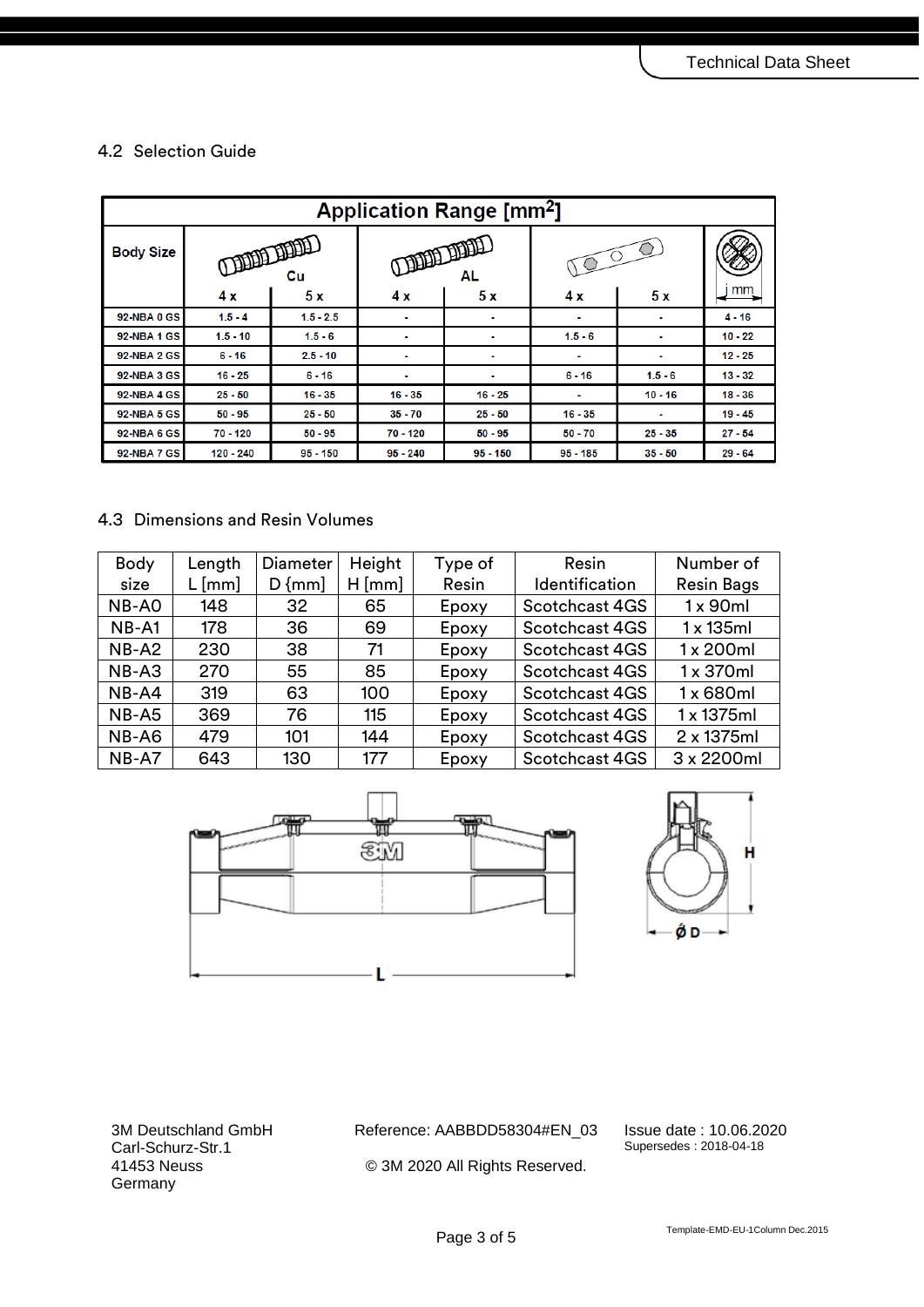#### 4.4 Handling

Keep resin bags at 10° C or warmer before mixing. In cooler ambient conditions keep resin bags in warmer area until ready to mix.

The resin is delivered in a two chamber pouch with integrated spout and aluminium Guard Bag for protection against humidity.

The re-openable seam and integrated spout with a membrane provides a Closed, Mixing and Pouring system.

After opening the seam of the two chamber pouch, the two resin components can be mixed. Sufficient mixing is indicated by the resin turning to a homogenous green colour (changing to darker green when fully cured). Note that colour gradation can change depending on storage conditions and application temperature.

To pour the resin into the mould body, connect the spout with the dome turning it by 180° in order to open the membrane.

The Closed Mixing and Pouring System provides resin handling without any skin contact.

The delivered two foam sealing elements can be adapted to the required cable diameter by removing the pre-cut adapter rings.

A web spacer ensures the minimum required distance to each connector. It can be applied for 3 core and 4-core cables.

For protection against pollution, apply the closure cap onto the dome.

After curing, the remaining resin in the pouch can be disposed as house waste. For other information, relevant for the usage of the resin, like Gel-Time, Pot-Life, viscosity, density etc. please see the relevant resin data sheet.

#### 4.5 Shelf Life and Storage

3M™ Scotchcast™ Resin 4GS Resin has a 36 month shelf life from date of production when stored between 5°C and 40°C and < 75% relative humidity in the originally sealed Guard Bag. The expiring date is stated on the Guard Bag and on the carton label. Storage at elevated temperatures can result in bleaching of the blue colorant and deviations of the mixed color gradation from the color code printed on the packaging. This has no influence on all other resin characteristics. Storage beyond the date specified on the label does not necessarily mean that the product is no longer usable. In this case however, it is the responsibility of the user to determine applicability of the resin.

3M Deutschland GmbH Carl-Schurz-Str.1 41453 Neuss Germany

Reference: AABBDD58304#EN\_03

Issue date : 10.06.2020 Supersedes : 2018-04-18

© 3M 2020 All Rights Reserved.